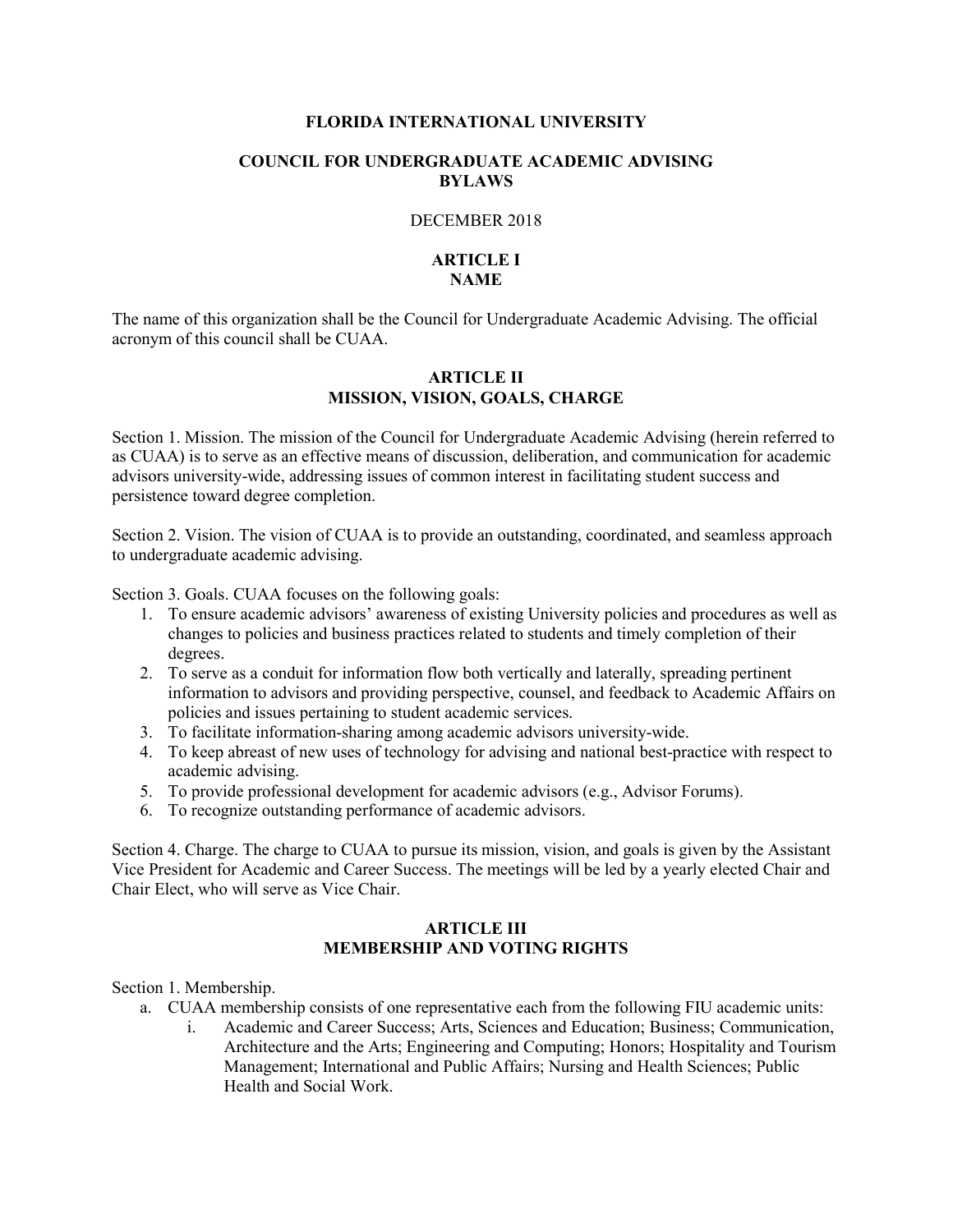- ii. Campus-wide offices, including but not limited to: Academic Advising Technology; Analysis and Information Management; Career and Talent Development; Enrollment Services (Admissions, Financial Aid, Onestop, Registrar's); FIU Online; National Student Exchange; Orientation and Family Programs; Study Abroad; Student Athlete Academic Center; Student Access and Success; Student Support Services; Transfer and Transition Services.
- b. CUAA members from the colleges, schools, and Academic and Career Success should be academic advisors or advising administrators. CUAA members from the campus-wide offices should be administrators or staff who work with the advising community.

Section 2. Appointment of Members. Each CUAA member is appointed by the appropriate Dean/VP, Director, or Lead Administrator of his or her unit.

Section 3. Voting and Non-Voting Members. CUAA membership is divided into voting and non-voting members. Voting members consist of representatives from the colleges, schools, and Academic and Career Success, as specified in Article III, Section I, a., i.).

Section 4. Voting.

- a. If a CUAA member is unable to attend a meeting s/he may either submit a vote prior to the meeting or designate a proxy from his/her own unit to attend the meeting and vote on his/her behalf. Votes submitted prior to the meeting as well as the designation of a proxy must be sent to the Chair in writing, electronically or in hard copy, by the close of business the day before the meeting.
- b. If no representative from a voting unit attends a meeting, that unit is considered to be absent and thus forfeits its voting rights for that meeting (except for those votes that were submitted prior to the meeting as described in Section 4a above).
- c. In the election for Vice Chair, each college, school, and Academic and Career Success gets one vote. In the case of a tie, the incumbent Chair (not the incoming Chair) presides over the election and will cast the deciding vote for the new Chair Elect.

## **ARTICLE IV OFFICERS AND ELECTIONS**

Section 1. Officers and Duties. The affairs of CUAA shall be managed by a Chair. The Chair shall be assisted by a Chair Elect, who shall serve as Vice Chair, and a Secretary.

- a. The Chair has the following duties:
	- a. Carry out primary responsibilities for CUAA and delegate as necessary.
	- b. Responsible for communicating CUAA's concerns, proposals and recommendations to the appropriate University administrator or representative.
	- c. Convene and conduct CUAA meetings, setting agendas for each.
	- d. Manage the list of requests and agenda items.
	- e. Vet the minutes and distribute for feedback.
	- f. Establish, oversee, and represent CUAA on subcommittees as needed.
	- g. Track pending proposals and recommendations.
	- h. Oversee the CUAA election process.
	- i. Meet regularly with the Assistant Vice President for Academic and Career Success to keep the Vice President informed and to coordinate the activities of CUAA with the Academic and Career Success university-wide advising initiatives and responsibilities.
- b. The Vice Chair has the following duties:
	- a. Assist the Chair as needed.
	- b. Fill in for the Chair whenever the Chair is absent or unavailable.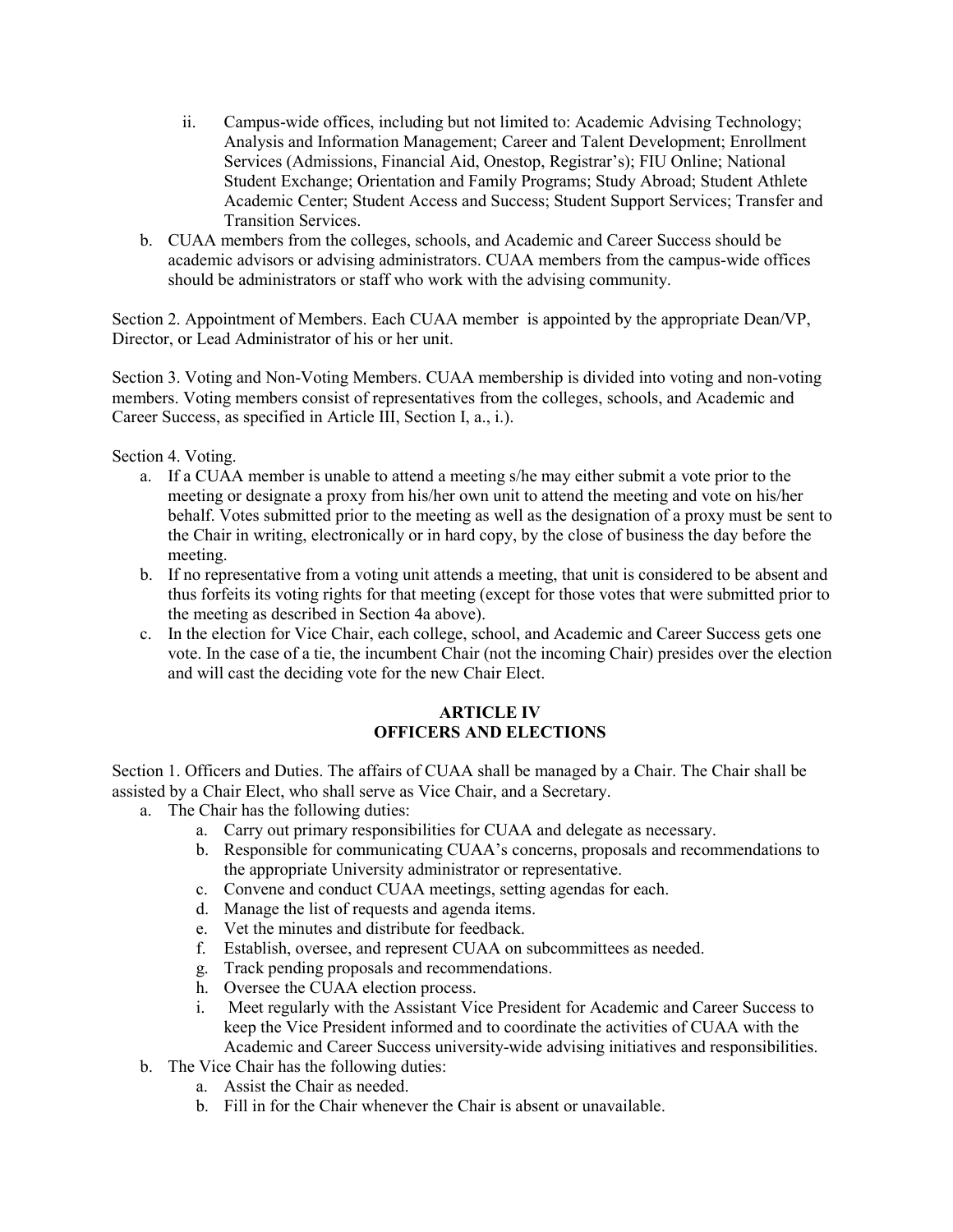- c. Lead projects and represent CUAA on subcommittees as needed.
- d. Oversee the planning and conducting of CUAA-sponsored activities.
- e. Represent CUAA in the Chair's stead, as assigned by the Chair and as necessary.
- f. Create reports as assigned by the Chair.
- g. Carry out additional duties as assigned by the Chair.
- h. Serve as Chair the following year.
- c. The Secretary has the following duties:
	- a. Manage the CUAA membership, including updating the mailing list at the beginning of each academic year.
	- b. Take the CUAA meeting minutes, and if absent, assign a designee.
	- c. Manage the meeting minutes, including electronically storing them and distributing them to the CUAA members and the Assistant Vice President of Academic and Career Success.
	- d. Assist the Chair in scheduling the meeting times, reserving the meeting room, and sending electronic reminders to the members.
	- e. Carry out additional duties as assigned by the Chair.

Section 2. Eligibility.

- a. Only CUAA members with voting rights (See Article III, Section I, a., i.) are eligible to serve as Chair or Vice Chair. Candidates should be a Director or Lead Administrator, and must have the support of their academic unit.
- b. All members are eligible to serve as Secretary.
- c. All CUAA members with voting rights are eligible to vote in an election.

Section 3. Terms of Office.

- a. The term of office is from July 1, to June 30.
- b. The Chair will serve a one year term. Consecutive terms are not allowed, but a Past Chair may run for Chair Elect after a one-year absence.
- c. The Chair Elect will serve for two years, one year as Vice Chair and one year as Chair.
- d. The Secretary will serve a one year term. Multiple terms can be served.
- e. The Subcommittee Chairs will serve a one year term. Multiple terms can be served.

Section 4. Elections, Vacancies, and Appointments.

- a. Elections will take place in May of each year. Only voting members participate in the election.
- b. Voting is done by secret ballot. Ballots are collected and counted by the Secretary and the Chair. If the Secretary is one of the candidates, the Vice Chair shall assist the Chair with collecting and counting the ballots.
- c. Only the Vice Chair is elected. Should the Vice Chair be unable to complete a term of office, a new Vice Chair will be elected.
- d. Should the Chair be unable to complete a term of office, the Vice Chair shall become the Chair, and serve the remainder of that term as well as the following term as Chair. A new Vice Chair shall be elected to serve the remainder of that term, and is eligible to run for the next term.
- e. The Secretary is appointed by the Chair.
- f. Subcommittee Chairs shall be appointed by the Chair.

# **ARTICLE V OPERATIONS**

Section 1. Calendar. CUAA follows FIU's fiscal year (AY), which begins July 1<sup>st</sup> and ends June 30<sup>th</sup>.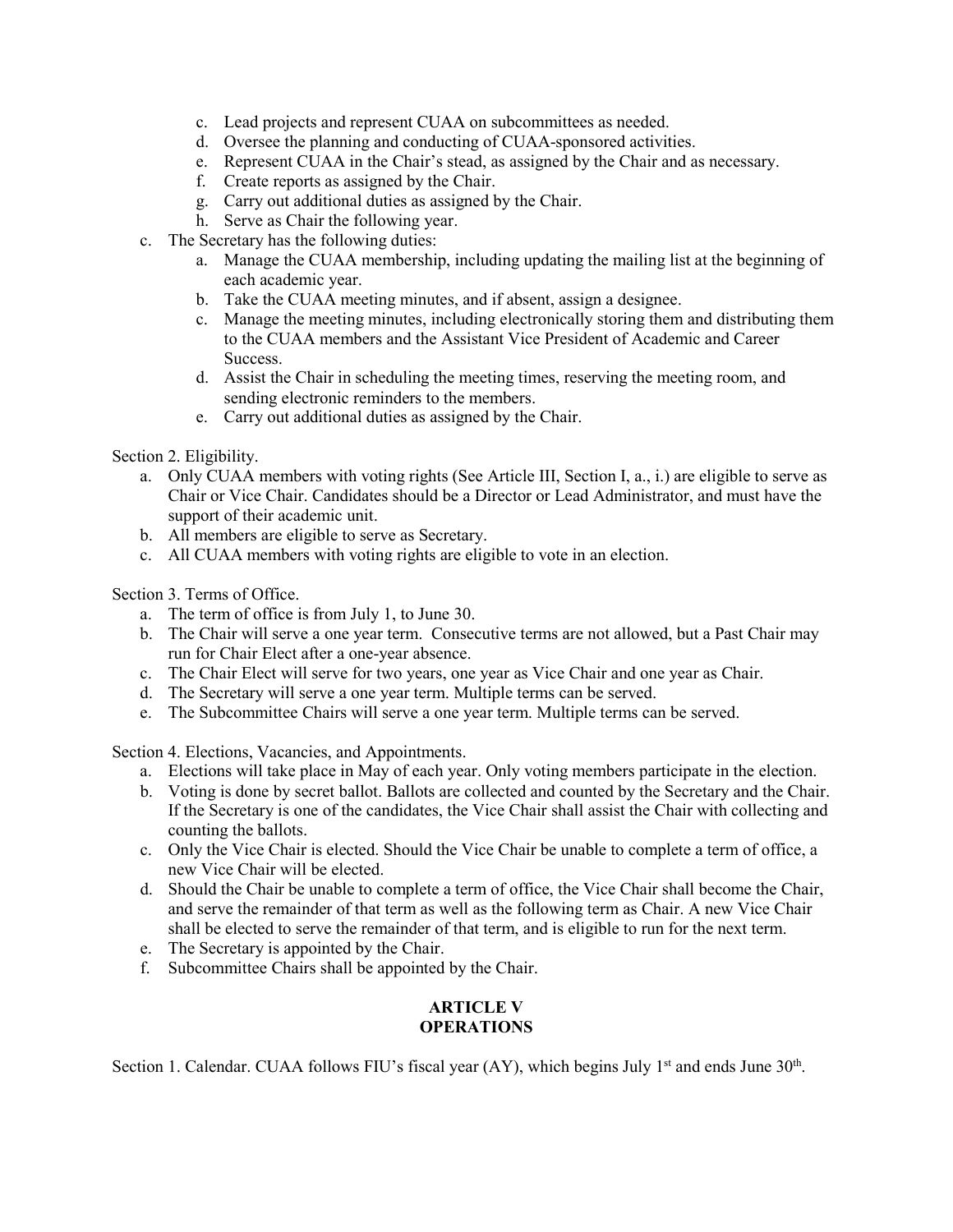Section 2. Meetings. CUAA shall meet as often as necessary to carry out its responsibilities. In general, CUAA holds monthly general meetings.

Section 3. Quorum. A simple majority of voting members constitutes a quorum. Any act undertaken with a quorum constitutes an act of the committee. Meetings lacking a quorum may choose to proceed, but only for the purposes of informing members or discussing issues.

Section 4. Records. Formal proceedings of CUAA shall be recorded as Minutes, which shall be recorded by the Secretary, submitted to the Chair, and emailed to CUAA members and the Assistant Vice President for Academic and Career Success. Minutes from the previous meeting shall be approved at the beginning of the following meeting. Approved minutes shall be filed by the Secretary.

Section 5. Agenda. The Chair shall maintain a list of agenda items. The Secretary shall distribute via email to the CUAA distribution list including the Assistant Vice President for Academic and Career Success an agenda for the upcoming meeting, so that members have time to request changes if necessary. Agenda order and time allotted remain at the discretion of the Chair.

Section 6. Proposals and Recommendations.

- a. In conjunction with the goals outlined in Article 2, Section 3, CUAA will consider, discuss and make recommendations regarding matters related to academic advising and student success.
- b. These issues could be brought to CUAA from any member of the University community.
- c. Any member of CUAA may request a vote to determine whether a formal proposal or recommendation is made.
- d. The Chair will be responsible for communicating all formal proposals or recommendations to the Assistant Vice President for Academic and Career Success and any other appropriate University administrator or representative.

Section 7. Advisors' Forum and Advisors' Conference.

- a. CUAA will hold an Advisors' Forum in the Fall and an Advisors' Conference in the Spring. The purpose of the forum and the conference is to provide advisors with professional development opportunities and University updates.
- b. Typically, a subcommittee appointed by the Chair, plans the forum and the conference.

Section 8. Award Recipient Selection Process.

- a. CUAA recognizes a New Advisor of the Year, Advisor of the Year, and Significant Impact on the Advising Community, usually at the Fall Forum.
- b. The electronic application and award criteria are distributed to the University community to solicit nominations.
- c. Typically, this process is coordinated by a subcommittee appointed by the Chair.
- d. Previous award winners are invited to participate on the selection committee.
- e. Other awards deemed appropriate by CUAA and the Chair may be given with the approval of the Assistant Vice President for Academic and Career Success.

# **ARTICLE VI SUBCOMMITTEES**

Section 1. Forming a Subcommittee.

- a. The Chair may designate or appoint standing or temporary (ad hoc) subcommittees as needed.
- b. Standing and ad hoc subcommittees must include CUAA members, but may include University members not in CUAA.